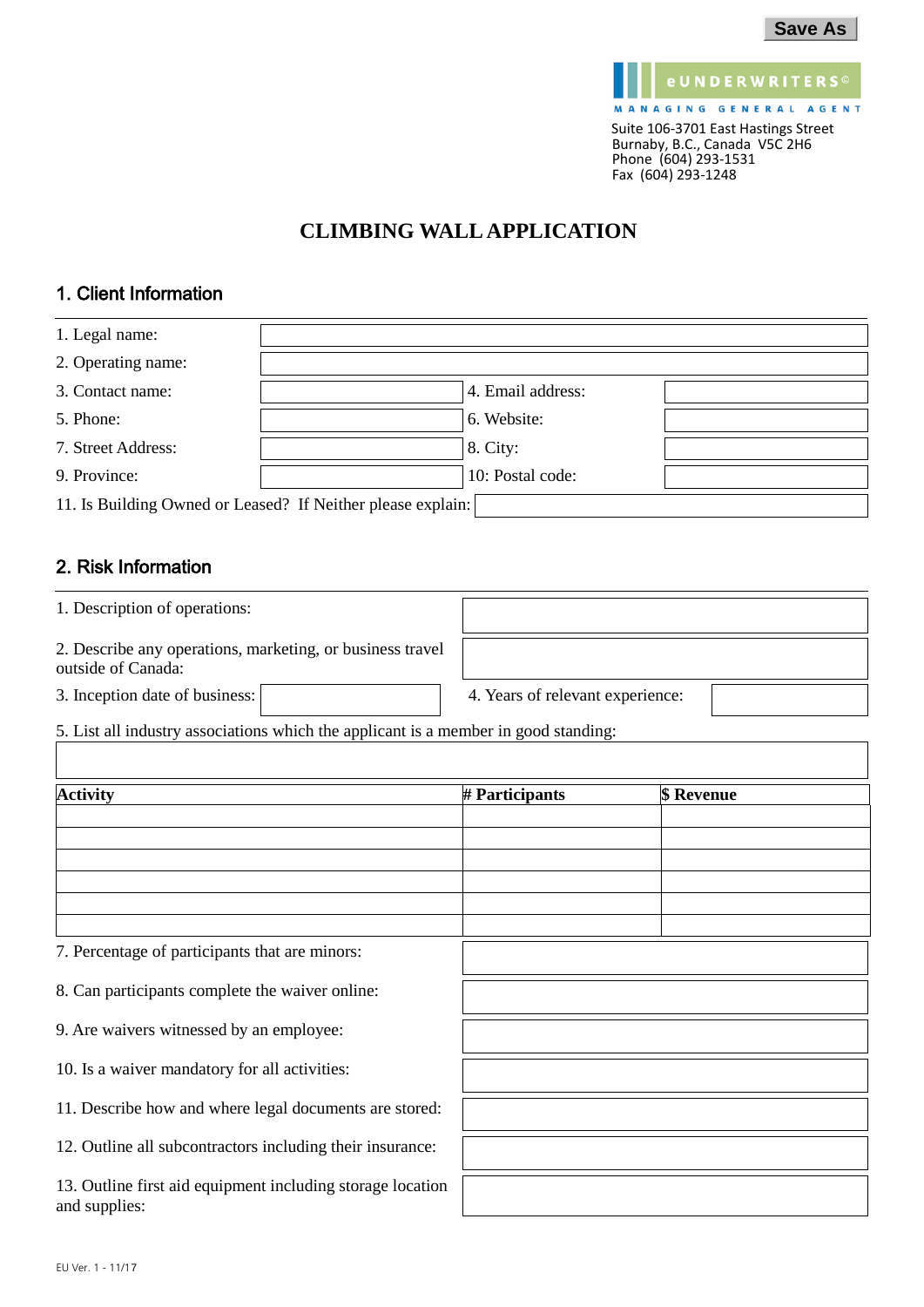| 14. Outline the minimum certifications on site at any time<br>(ACMG, first aid, etc.):        |                                                                     |  |
|-----------------------------------------------------------------------------------------------|---------------------------------------------------------------------|--|
| 15. What is the minimum number of staff on site:                                              |                                                                     |  |
| 16. Outline pre-climbing safety information:                                                  |                                                                     |  |
| 17. Is client equipment checked for safety and adequacy:                                      |                                                                     |  |
| 18. Are shoes required at all times and are helmets<br>required for lead climbers and minors: |                                                                     |  |
| 19. Outline belay test(s) for top rope and lead climbing:                                     |                                                                     |  |
|                                                                                               |                                                                     |  |
| 20. Outline non-certified safety equipment such as belay devices or helmets:                  |                                                                     |  |
|                                                                                               |                                                                     |  |
| 21. Total number of employees:                                                                |                                                                     |  |
| 22. Number of employees under age 18:                                                         |                                                                     |  |
| 23. How are employee qualifications verified:                                                 |                                                                     |  |
|                                                                                               |                                                                     |  |
| 24. Outline employee training:                                                                |                                                                     |  |
|                                                                                               |                                                                     |  |
| 25. Describe height and location of bouldering:                                               |                                                                     |  |
|                                                                                               |                                                                     |  |
| 26. Is bouldering allowed in the same area as roped climbing:                                 |                                                                     |  |
| 27. Was the wall designed and built by an engineer:                                           |                                                                     |  |
| 28. Provide the following information about the wall:                                         |                                                                     |  |
| A. Height of wall:                                                                            | B. Width of wall:                                                   |  |
| C. Max overhang angle:<br>E. Year built:                                                      | D. Square footage occupied:<br>F. Date of last engineer inspection: |  |
| G. Number of ropes/anchors:                                                                   | H. Number of lead climbs:                                           |  |
|                                                                                               |                                                                     |  |
| 3. Auto Exposure                                                                              |                                                                     |  |
| 1. List year, make, model of all vehicles owned by the insured:                               |                                                                     |  |
| 2. Describe how and when staff or clients use their own vehicles:                             |                                                                     |  |
| 3. Is all vehicle maintenance performed by a qualified mechanic:                              |                                                                     |  |
| 4. Is a pre-trip safety inspection performed on all vehicles:                                 |                                                                     |  |
| 5. Auto liability limit(s) carried:                                                           |                                                                     |  |